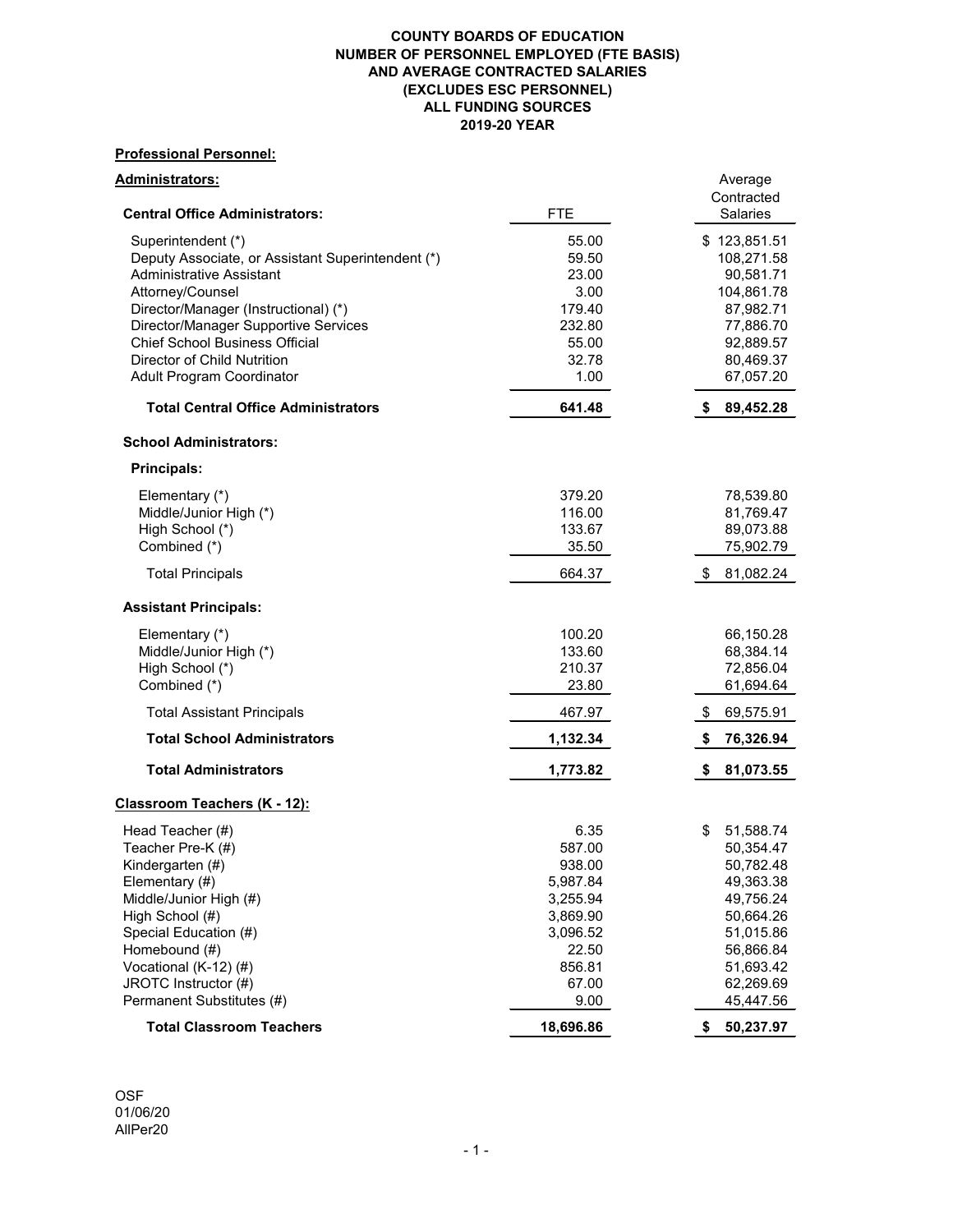| <b>Professional Student Support Personnel:</b>       | <b>FTE</b> | Average<br>Contracted<br><b>Salaries</b> |
|------------------------------------------------------|------------|------------------------------------------|
| Counselor $(Q)$                                      | 763.34     | 54,663.36<br>\$                          |
| School Nurse (AB) (@)                                | 320.00     | 52,105.44                                |
| Attendance Officer (@)                               | 11.00      | 52,549.88                                |
| Social Worker (@)                                    | 131.80     | 48,889.96                                |
| Truancy Diversion Specialist (@)                     | 8.00       | 54,798.24                                |
| Student Social & Emotional Support Specialist (@)    | 26.00      | 47,134.02                                |
| <b>Total Professional Student Support Personnel</b>  | 1,260.14   | 53,237.01<br>S.                          |
| <b>Other Instructional Staff:</b>                    |            |                                          |
| Curriculum Specialist (*)                            | 152.30     | \$<br>71,334.98                          |
| Librarian (#)                                        | 208.69     | 53,550.46                                |
| Psychologist (#)                                     | 128.50     | 62,414.15                                |
| Speech Language Pathologist (#)                      | 407.24     | 58,489.30                                |
| Speech Assistant (#)                                 | 28.00      | 45, 155.57                               |
| Remedial Specialist (#)                              | 338.82     | 53,461.09                                |
| Academic Coach (#)                                   | 137.65     | 57,466.01                                |
| Activities Director (*)                              | 12.00      | 62,253.08                                |
| Attendance Director (#)                              | 67.05      | 69,654.81                                |
| Technology Integration Specialist (#)                | 92.86      | 55,633.55                                |
| <b>Total Other Instructional Staff</b>               | 1,573.11   | 58,324.54                                |
| <b>Other Support Staff:</b>                          |            |                                          |
| School Nurse (Below AB)                              | 8.50       | 41,048.24<br>\$                          |
| <b>Registered Nurse</b>                              | 3.00       | 42,298.37                                |
| <b>Dental Hygienist</b>                              | 1.00       | 58,740.50                                |
| <b>Professional Educational Interpreter</b>          | 7.00       | 46,437.67                                |
| <b>Physical Therapist</b>                            | 26.00      | 68,954.77                                |
| <b>Occupational Therapist</b>                        | 65.00      | 60,335.58                                |
| <b>Athletic Trainer</b>                              | 7.52       | 54,013.55                                |
| Audiologist                                          | 1.00       | 54,574.00                                |
| Psychometrist                                        | 1.00       | 65,395.00                                |
| <b>Professional Accountant</b>                       | 51.00      | 63,670.58                                |
| <b>Adult Program Specialist</b>                      | 1.00       | 68,472.00                                |
| <b>Technology Systems Specialist</b>                 | 144.50     | 57,169.87                                |
| <b>Total Other Support Staff</b>                     | 316.52     | 59,007.69                                |
| <b>Total Pre-K - 12 Grade Professional Personnel</b> | 23,620.45  | 53,369.70<br>S.                          |
| <b>Adult Teachers:</b>                               |            |                                          |
| Vocational (Post Secondary)                          | 83.77      | 58,732.80<br>\$                          |
| <b>Vocational (Adult)</b>                            | 62.73      | 57,335.05                                |
| <b>Community Education</b>                           | 4.50       | 53,604.00                                |
| <b>Total Adult Teachers</b>                          | 151.00     | 57,999.28<br>\$                          |
| <b>Total Professional Educators - PK-12</b>          | 22,956.35  | 52,865.35<br>\$                          |
| <b>Total Professional Personnel</b>                  | 23,771.45  | 53,399.11                                |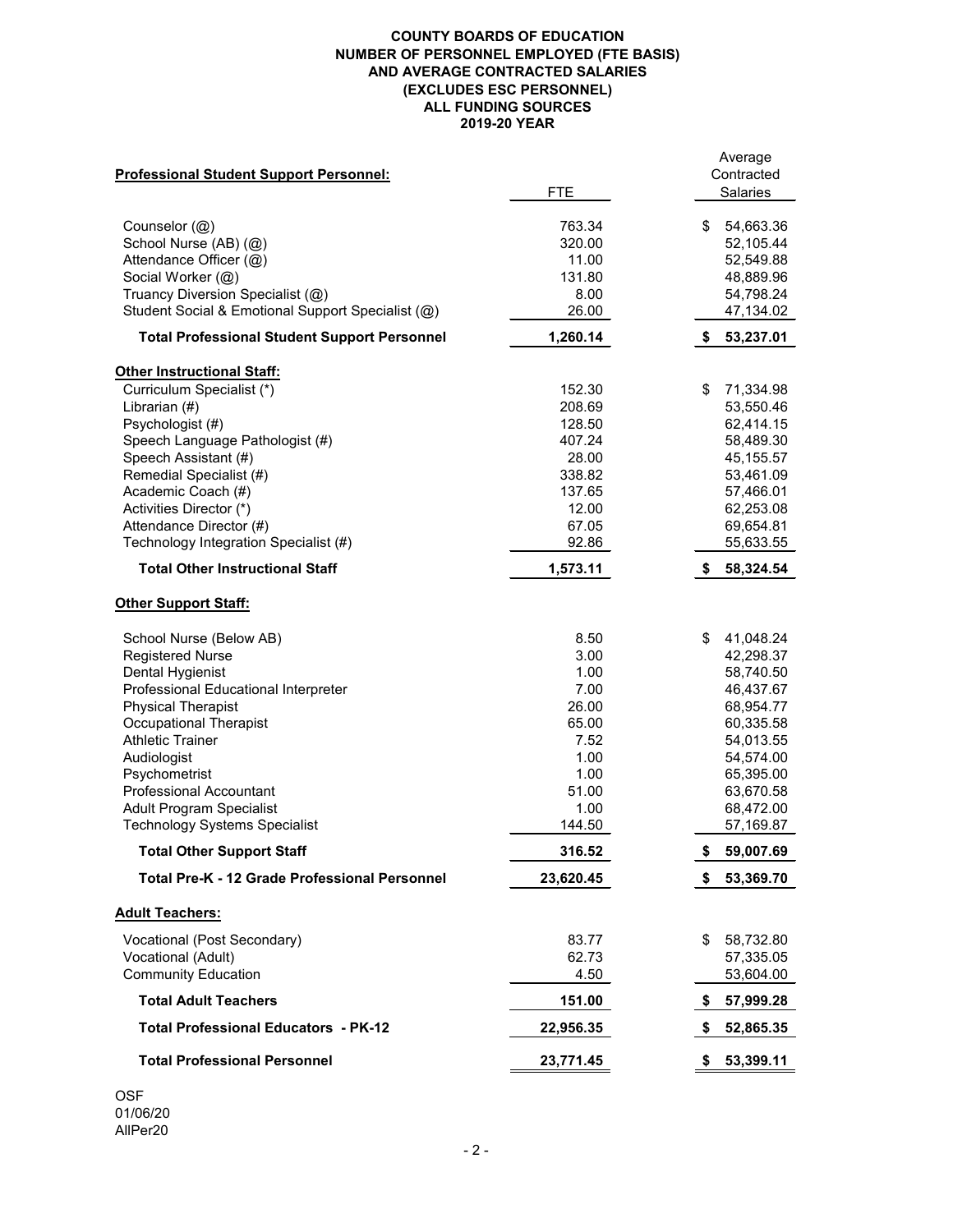|                                                     |            | Average         |
|-----------------------------------------------------|------------|-----------------|
| <b>Service Personnel:</b>                           |            | Contracted      |
|                                                     | <b>FTE</b> | <b>Salaries</b> |
| Aides                                               | 1,592.571  | 27,399.49<br>\$ |
| Early Childhood Classroom Assistant Teacher (ECCAT) | 1,330.246  | 29,584.24       |
| <b>Licensed Practical Nurse</b>                     | 119.034    | 28,757.35       |
| Paraprofessional                                    | 175.883    | 31,726.44       |
| Educational Sign Language Interpreter               | 19.000     | 32,239.92       |
| <b>Sign Support Specialist</b>                      | 30.350     | 27,200.47       |
| <b>Autism Mentor</b>                                | 433.000    | 29,095.43       |
| <b>Director/Coordinator of Services</b>             | 108.083    | 46,468.59       |
| Accountant                                          | 145.951    | 35,451.09       |
| <b>Auditor</b>                                      | 11.150     | 42,659.68       |
| <b>Buyer</b>                                        | 8.190      | 40,021.88       |
| <b>Braille Specialist</b>                           | 19.450     | 27,849.12       |
| <b>Clerk</b>                                        | 65.897     | 32,369.19       |
| Secretary                                           | 1,315.478  | 33,840.35       |
| <b>Switchboard Operator</b>                         | 2.680      | 34,158.92       |
| <b>Computer Operator</b>                            | 26.850     | 33,661.53       |
| Programmer                                          | 23.000     | 53,877.44       |
| Draftsman                                           | 2.000      | 46,840.37       |
| <b>Graphic Artist</b>                               | 1.000      | 44,247.33       |
| <b>Inventory Supervisor</b>                         | 6.736      | 43,326.81       |
| <b>Printing Operator</b>                            | 0.340      | 39,698.09       |
| <b>Accounts Payable Supervisor</b>                  | 22.270     | 44,323.15       |
| <b>Payroll Supervisor</b>                           | 18.426     | 45,020.89       |
| <b>Supervisor of Maintenance</b>                    | 26.640     | 50,705.93       |
| <b>Audiovisual Technician</b>                       | 1.000      | 47,267.09       |
| <b>Cabinet Maker</b>                                | 13.750     | 40,239.47       |
| Carpenter                                           | 51.567     | 41,486.84       |
| <b>Chief Mechanic</b>                               | 35.950     | 41,442.67       |
| <b>Crew Leader</b>                                  | 15.687     | 42,247.14       |
| Electrician                                         | 106.035    | 38,417.88       |
| <b>Electronic Technician</b>                        | 24.250     | 40,794.85       |
| Foreman                                             | 26.000     | 46,130.31       |
| <b>General Maintenance</b>                          | 64.374     | 35,994.41       |
| Glazier                                             | 2.250      | 40,043.58       |
| Handyman                                            | 7.130      | 39,409.11       |
| Heating & Air Conditioning Mechanic                 | 61.258     | 39,624.23       |
| Locksmith                                           | 17.520     | 40,398.24       |
| <b>Lubrication Man</b>                              | 1.000      | 34,191.00       |
| Mason                                               | 27.538     | 40,564.25       |
| <b>Mechanic Assistant</b>                           | 2.500      | 33,402.66       |
| Mechanic                                            | 183.840    | 36,795.28       |
| <b>Office Equipment Repairman</b>                   | 3.667      | 43,786.07       |
| Painter                                             | 29.233     | 42,256.63       |

OSF 01/06/20 AllPer20